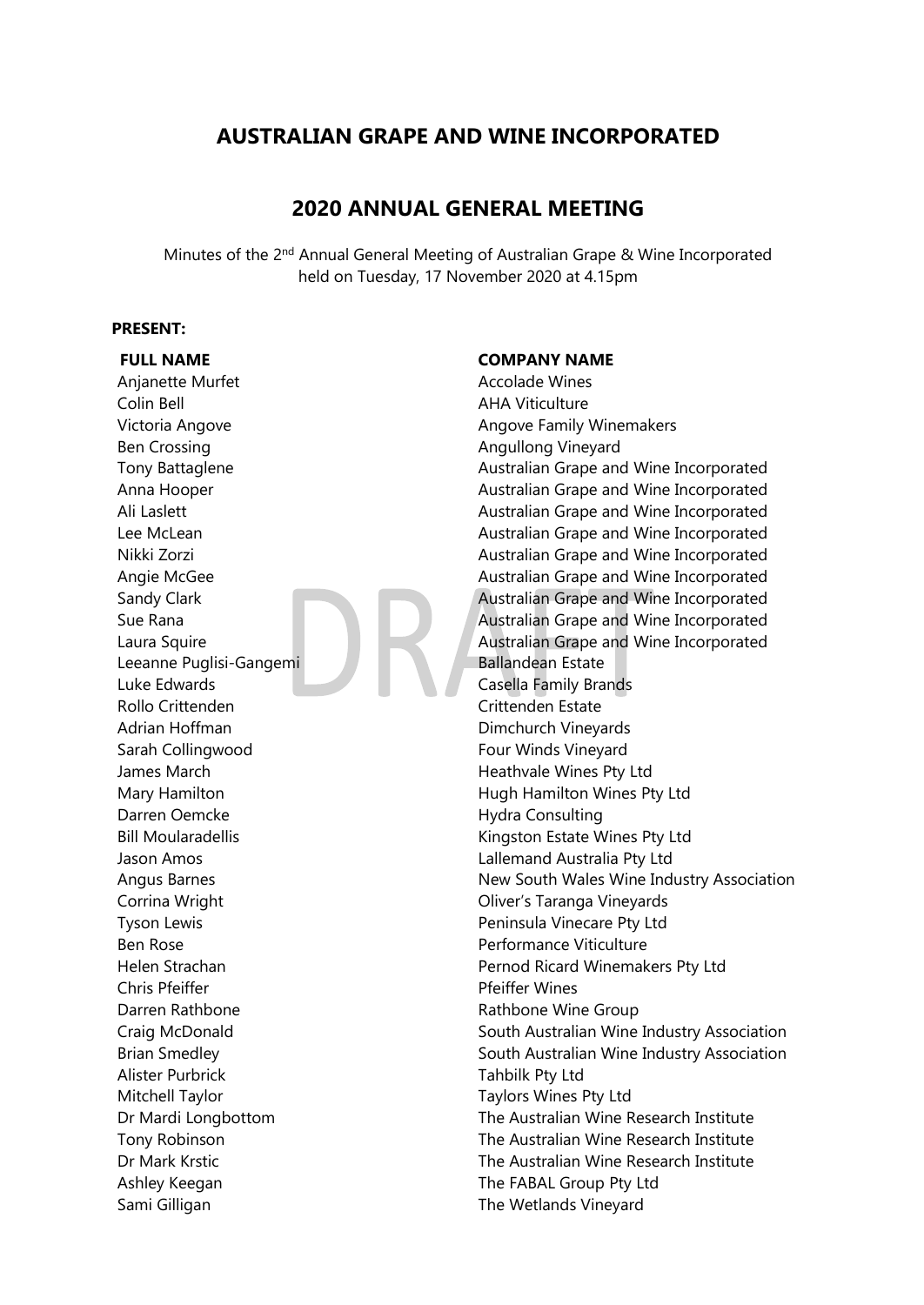### **PRESENT** (continued):

| <b>Rob Cairns</b>      | <b>Treasury Wine Estates</b>           |
|------------------------|----------------------------------------|
| Inca Lee               | Vinehealth Australia                   |
| Will Taylor            | Will Taylor Wines                      |
| <b>Andreas Clark</b>   | Wine Australia                         |
| Kate Harvey            | Wine Australia                         |
| Liz Waters             | Wine Australia                         |
| Catherine Cooper       | Wine Australia Board                   |
| Frances-Anne Keeler    | Wine Australia Board                   |
| Professor Peter Høj    | Wine Australia Board                   |
| Dr Michele Allan       | Wine Australia Board                   |
| <b>Heather Webster</b> | Wine Grape Council of SA               |
| Olivia Barrie          | Wine Mornington Peninsula              |
| Larry Jorgensen        | Wines of Western Australia             |
| Simone Tierney         | <b>Zilzie Wines</b>                    |
| Philip Laffer, AM      | Life Member                            |
| Mim Pargeter           | Administration Overflow (Minute Taker) |

## **1. CHAIRMAN'S WELCOME AND FORMALITIES**

The Chairman of Australian Grape & Wine Incorporated welcomed all in attendance to the second Annual General Meeting (AGM) of Australian Grape & Wine Incorporated (Australian Grape & Wine). He welcomed Dr Michele Allan, Chair of Wine Australia, and Mr Philip Laffer AM, Life Member of Australian Grape & Wine Incorporated, and the Australian Grape & Wine Board and Committee members. He noted that attendees had received the 2020 Financial Statements of Australian Grape & Wine and the Minutes from the inaugural Australian Grape & Wine Annual General Meeting held on 12 November 2019. Apologies and proxies had been received prior to the meeting and will be recorded in the minutes. He asked if there were any amendments to the Minutes of the AGM held on 12 November 2019, of which there were none, and requested approval of those Minutes.

**It was RESOLVED** that the Minutes of the 2019 Australian Grape & Wine Annual General Meeting held on 12 November 2019 be accepted as a true and accurate record of proceedings.

**All in favour, so resolved.**

## **2. ASSOCIATION PERFORMANCE**

The Chairman, Sandy Clark, presented a brief report on the achievements of Australian Grape & Wine over 2019-20 year, noting that:

- 2019-20 had been one of the more eventful years in the wine industry's history, which he likened to the opening paragraph of Charles Dicken's 'A Tale of Two Cities'.
- Leading into 2020, the Australian Wine Industry had enjoyed fair times with strong local demand, export markets dominated by China were holding assisted by the last of the Government's \$50m package and grape prices were increasing. The organisation had continued to consolidate its position and enjoyed good support from all sides of politics, from Wine Australia and from its associated committees. The outlook in general was looking positive.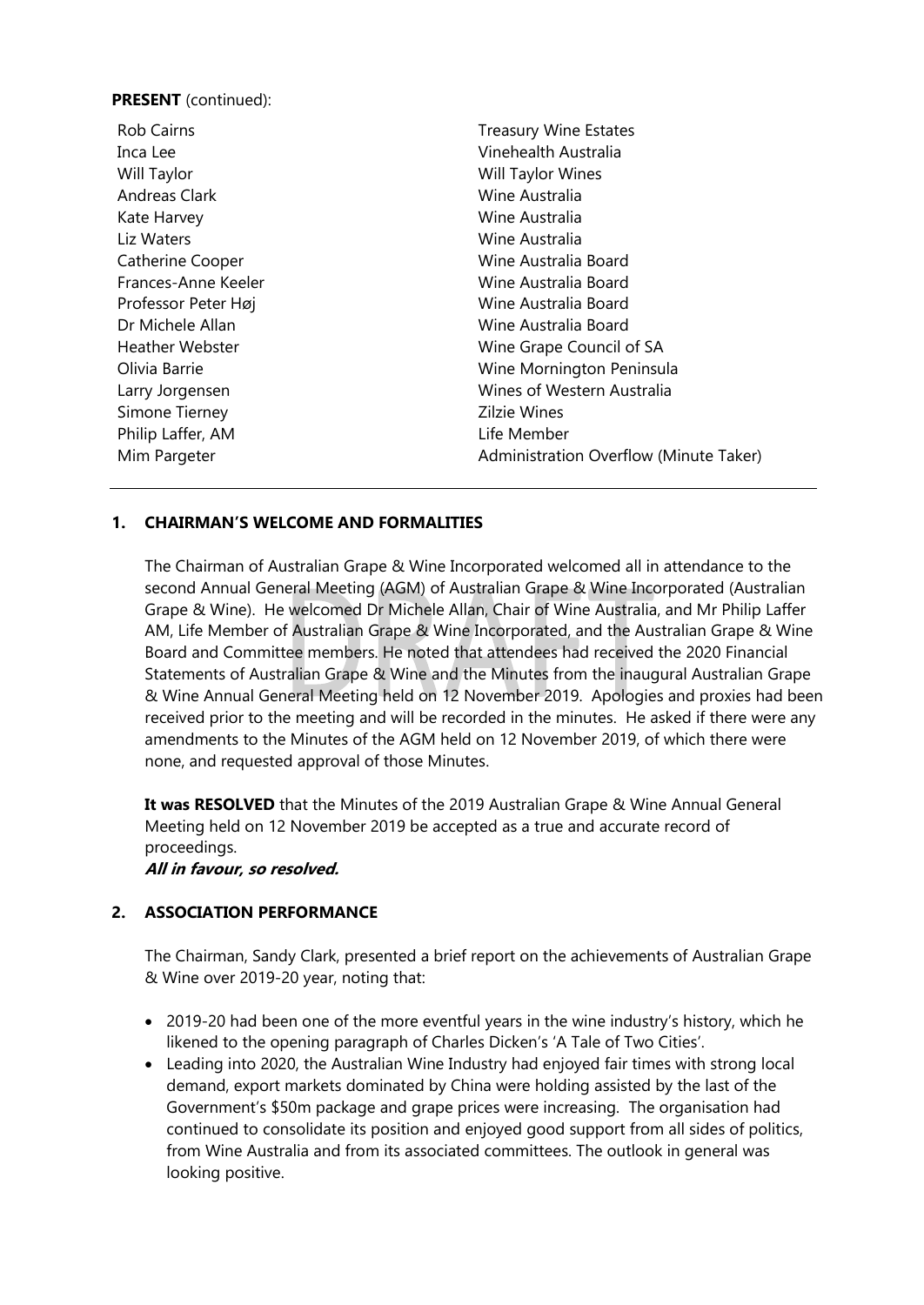- 2020 had however become challenging and tumultuous with drought and bushfires, the COVID-19 pandemic and the Chinese anti-dumping and countervailing investigations, and he sincerely thanked the companies involved in those investigations.
- The resilience shown by vignerons, winemakers, the hospitality sector and the cellar doors throughout and following these challenges had been extraordinary.
- It is hopeful that US President-elect Biden, as a friend of Australia and a Foreign Affairs expert, will assist in positively improving the Australia/China relationship.
- Forecasts for the 2021 Vintage are looking better than average in many regions.
- Positive hopes are held as the Free Trade Agreements with the European Union and Britain are debated further.
- The Regional Comprehensive Economic Partnership had recently been signed which includes 30% of the global economy, but unfortunately, not India.
- Congratulations to Michele Allan and her Acting predecessor, Cath Oates, for their leadership of Wine Australia as well as the Wine Australia Board and the expert Executive team led by Andreas Clark.
- A Crisis Committee was formed in early 2020 consisting of directors and staff of Australian Grape & Wine and Wine Australia, which has met weekly and on occasions, more frequently, to assess and comment on the developing situations and to assist and support our members and continue to advise governments.
- He offered his thanks to the small and dedicated Australian Grape & Wine Executive team for all the work undertaken in the past difficult year.
- He also thanked all Board and Committee members of Australian Grape & Wine for their commitment, support and advice over the past year.

The Chairman then invited Tony Battaglene, Chief Executive Officer to report on Australian Grape & Wine's activities and outcomes over the past year.

The Chief Executive Officer presented a report highlighting the key achievements and issues for the industry and the organisation over the past twelve months. He noted that:

- 2019/20 had been an extraordinary year and 2020/21 began in a similar vein.
- The latter part of 2019 saw some worrying signs emerge such as Brexit, the drought, the difficulties in the US market and the brewing China tensions. These events were followed by horrendous bushfires resulting in devastating smoke impacts, fewer grape crops and a large reduction in wine production in many regions, together with the emergence of the COVID-19 pandemic.
- These impacts resulted in a review of industry's Crisis Management Plan prior to implementation on three occasions in early 2020.
- No-one envisaged the duration and impact of COVID-19, and the resultant shut-down of cellar doors and closures of on-premise venues which placed even more pressure on small producers.
- Throughout COVID-19 the off-premise market had thrived, with the big retailers emerging as the clear winners from the pandemic with the concentration of retail power, the stranglehold on the e-commerce market and the increasing vertical integration of the big two retailers of huge concern for the future.
- Throughout the bushfires and the pandemic, Australian Grape & Wine worked very hard to become an authoritative source of information to industry, as well as working tirelessly to ensure that the grape and wine sector remained an essential sector through good communications with both Federal and State Governments, whilst also combatting the antialcohol lobby's constant negative messaging of the industry;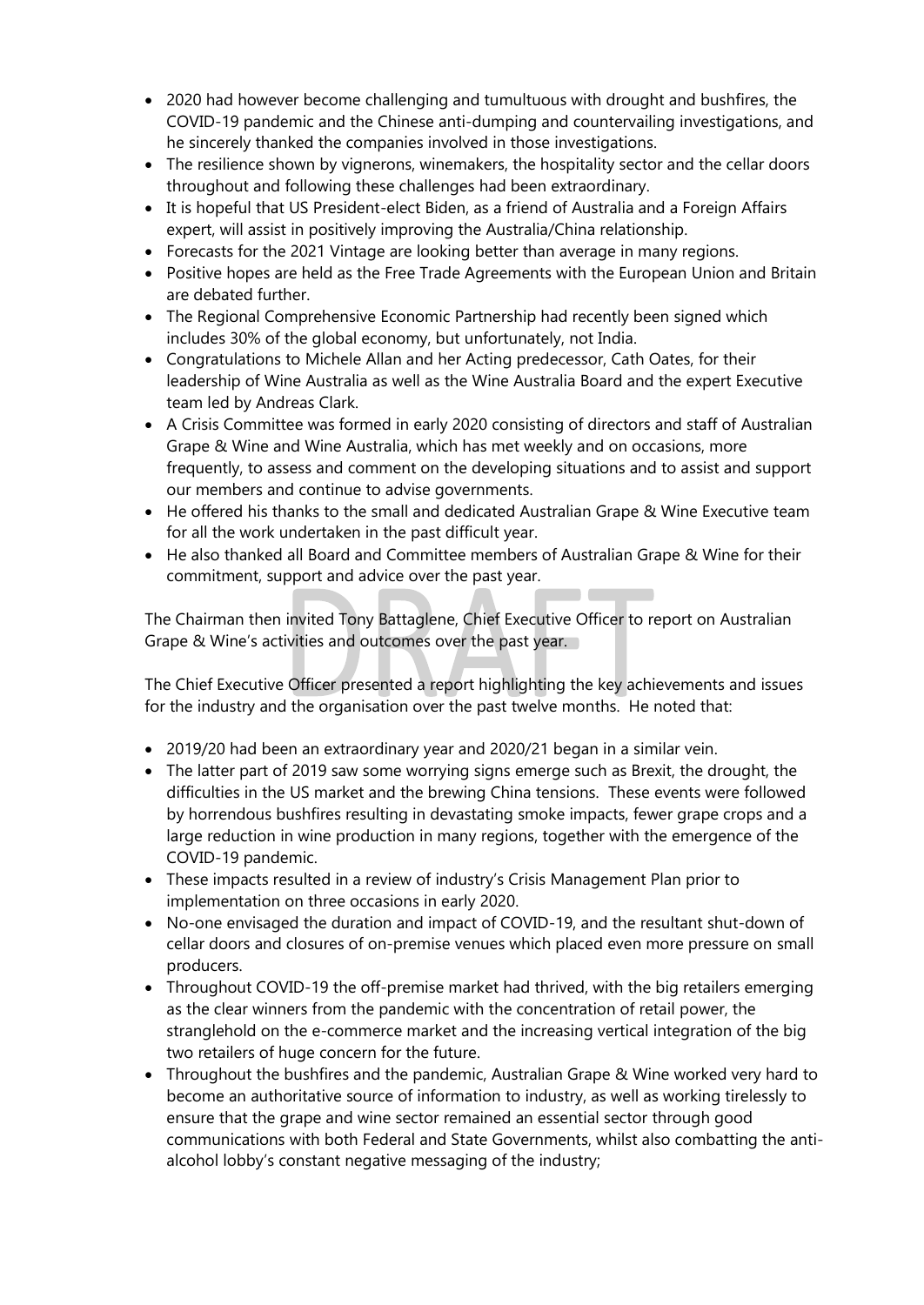- Mandatory Pregnancy Labelling was eventually introduced, although, after a valiant effort from the whole sector, the organisation was able to mitigate the worst excesses of the regulations.
- State jurisdictions had strengthened through the National Cabinet Process introduced to manage COVID-19.
- Market access continued to be a major strategy and, whilst the domestic market has always been strong, industry also needed to strongly advocate in the vital export markets. It has done this through its work with the Australian Government working through the World Trade Organisation against Canada, which was eventually resolved through negotiation. It has also continued to battle to retain the rights to use the grape variety Prosecco as well as Montepulciano, Vermentino and a number of other varieties along with several other trade barriers which are regularly monitored and mitigated where necessary.
- The Free Trade Agreement negotiations with the European Union and the United Kingdom provide both risk and opportunity for industry with Brexit moving towards an uncertain conclusion.
- The organisation is hopeful that the US election will provide a pressure valve release internationally, with more positive foreign policy and support for international organisations such as the World Trade Organisation to ensure international trade continues.
- Throughout 2019/20 a strong financial performance was reported following the merger of the two parent bodies in early 2019. The solid revenue and membership base has underpinned the organisation's strong advocacy performance, and membership numbers have continued to increase, resulting in a strong revenue base. Recognising the devastation of 2019/20, the organisation froze its membership fees for the year and provided benefits to those people who suffered from the bushfires which holds it in good stead to face the challenges of 2021.
- Strong financial resources enabled the organisation to adequately support the enormous financial resources required to respond to the Chinese investigations into dumping and subsidies in August 2020.
- Another important outcome from 2019/20 was the release of industry's 2050 Vision, an important document which sets the ground rules for future delivery of services and continuing relationships with government. Throughout the process of the development of the 2050 Vision, sustainability emerged as a key deliverable, as well as industry's licence to operate despite the messaging from industry's opponents.
- The organisation feels it is very well placed to deal with the challenges that 2021 will bring, through the collaborative organisation and industry cultures that exist, and the ability to communicate with government at both the political and bureaucratic level;
- The 2021 Vintage is looking positive.
- Following China's recent investigations into anti-dumping and countervailing activities, it is not known if a punitive tariff will be placed on exports to China, but if they are imposed, the impacts on the domestic market, our other export markets, grape growers and grape prices will be serious and long lasting.
- Enormous thanks was offered to Treasury Wine Estates, Casella Family Brands, Australia Swan Vintage and Pernod Ricard Winemakers in particular, who worked collaboratively and selflessly to fill in thousands of pages of a very intrusive questionnaire. Thanks was also offered to the other industry exporters that submitted questionnaires and to those organisations which assisted with the initial registration and sampling process.
- The current government rhetoric on China is about diversification, and industry is hopeful that when MYEFO is presented in December, that resources and money will be allocated into that diversification strategy which will hopefully take a long term strategic view.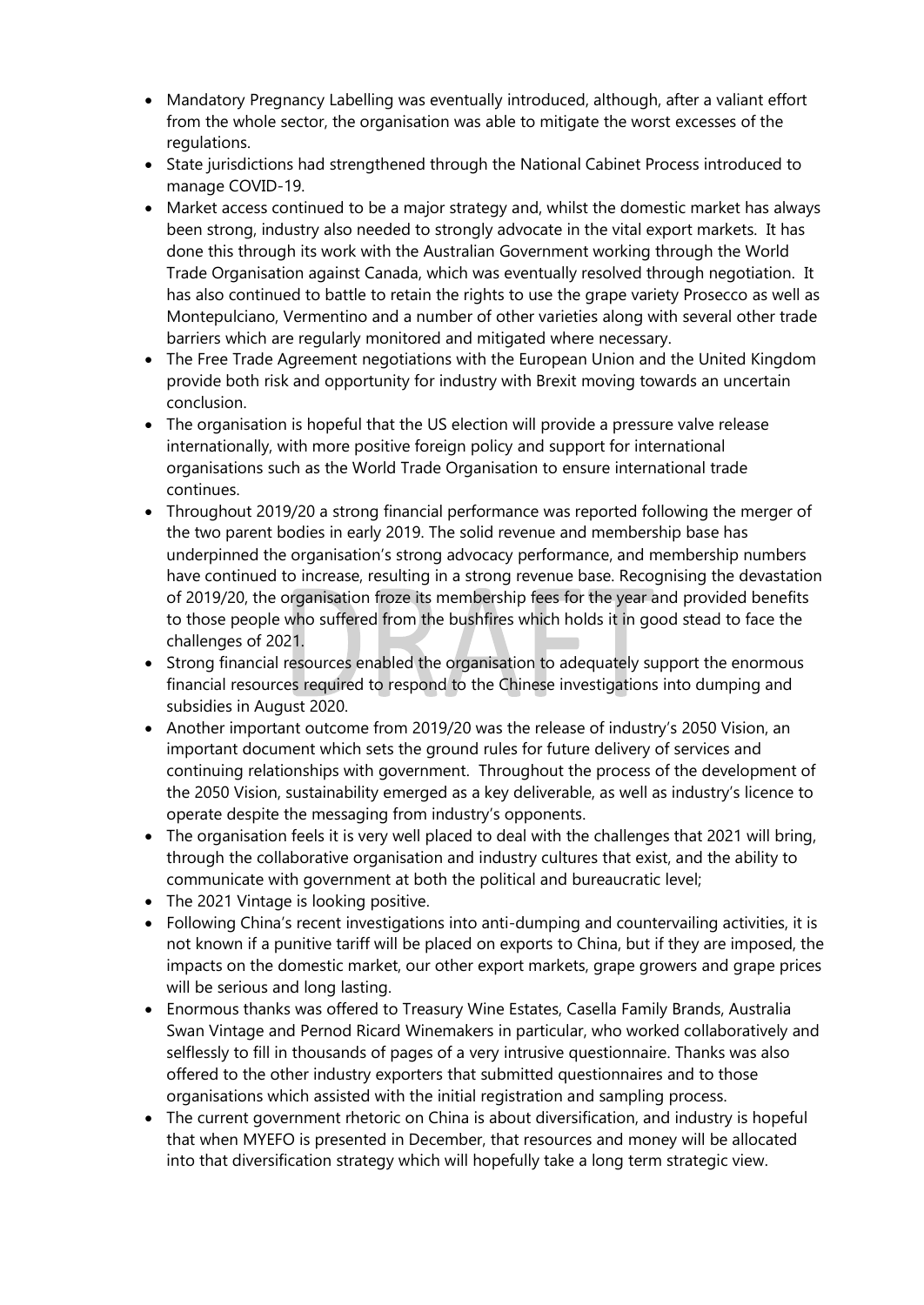- A strong and clear strategy has been developed to combat the anti-alcohol lobby which has proven to be very powerful, well-funded and well-connected. Industry needs to elevate the debate and talk about the relative risk of wine consumption, compared with consumption of other foods and beverages. Industry must energise it's consumer base to defend the sector and demonstrate that the grape and wine industry has many small family businesses supporting it with an enormous regional footprint. The large businesses also provide the economic vitality to regional and rural Australia. The next targets for the antialcohol sector are mandatory nutrition labelling, cancer warnings, tax increases and a ban on advertising all of which have strategies to deal with, however Australian Grape & Wine will need the support of the whole sector to be successful.
- There is currently a review of the Act governing Food Standards Australia and New Zealand (FSANZ), with the Federal Government potentially shifting its role in public health away from its core objective of food safety, to become a policy setting agency rather than an independent standard setting agency. Industry must work closely and resolutely to avoid having FSANZ evolving into a super government body which could potentially make it judge, jury and executioner on all alcohol related issues.
- The organisation will continue to work with the broader government and Wine Australia to reenergise the promotion of domestic tourism in the wine sector now that COVID-19 restrictions are easing, whilst also dealing with the shortage of labour for the 2021 vintage and ensuring all grape and wine businesses are COVID-safe and COVID-ready for continuance of operations.
- The redraft of the Wine Industry Code of Conduct is now complete and it is now working to obtain as many signatories as possible to it in order to provide a safety net for growers. The release of the new Code has already resulted in a platform for greater communication between growers and winemakers, and positive negotiations on payment terms are evident.
- Over the next six months, Australian Grape & Wine will work with Wine Australia and the government to review how the representative bodies and levy funded government bodies best deliver services and undertake their various activities for the sector, to determine if there is a better, more efficient and more appropriate model for the sector. The positive collaborative working relationship that exists between Wine Australia, AWRI and the State and Regional Associations will assist through this process.
- Thanks was given to Andreas Clark, Dr Michele Allen and Cath Oates for their work over the past year, and to Louisa Rose and Mark Krstic and the efforts of AWRI on smoke issues in particular. AWRI's ability to marshal its resources to deal with these types of issues demonstrates the importance of the institution and how well they operate.
- Thanks was given to Sandy Clark for his sage advice which will continue through his tenure as Chairman, to all Australian Grape & Wine Board and Committee members for their tireless support of the organisation and the sector as a whole, particularly the respective Committee Chairs in Alister Purbrick, James March, Helen Strachan and Heather Webster.
- Thanks and gratitude was also extended to the whole Australian Grape & Wine team who had selflessly given their all throughout this tricky year, working as a united team and moving across areas of responsibility to achieve the outcomes achieved.

# **3. 2020 FINANCIAL REPORTS Financial Statements and Auditor's Report**

Alister Purbrick, Chairman of the Audit, Financial Security and Remuneration Committee asked attendees to give their attention to the financial reports, noting that this was the first full year's trading period since amalgamation on 1 February 2019.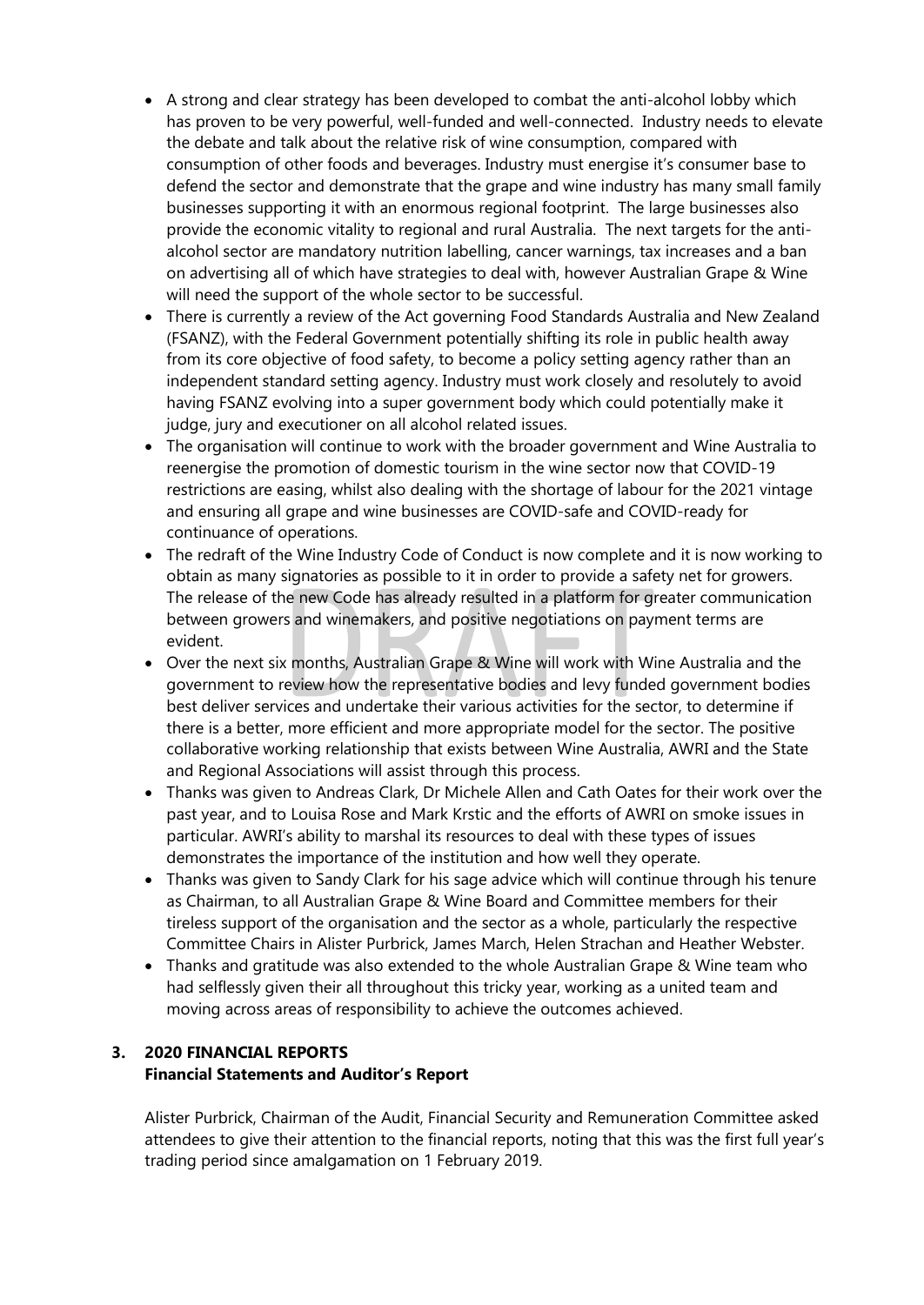He advised that:

- The Profit and Loss and the overall cash surplus was \$261K. Total operating revenue was \$2.18M consisting of membership fees of \$1.97M (90%) with grants, cash flow boost, interest and other income making up the balance.
- Membership revenue was consistent with the amalgamated entity's combined full year 2018/19 membership, with fees only increasing by CPI or 1.3%.
- Grant income included \$52K from Plant Health Australia for biosecurity, \$25K grant from Wine Australia for market access and OIV, and a \$37.5K grant from the Department of Agriculture for the ring test program.
- Cash flow boost came from Government COVID-19 assistance of \$100K received across two financial years, \$62.5K in 2019/20 and \$37.5K in 2020/21.
- Expenses of \$1.92M comprised employee benefits of \$1.26M, other expenses from ordinary activities of \$643K and a small amount for depreciation.
- Employee benefits expenses only increased by CPI and staffing levels remained steady.
- Other expenses comprised policy (health, market access and general policy) and projects (AWRI ring test, research on GIs for FTAs, 2060 Wine Industry Vision, development of biosecurity business case, Code of Conduct review and meetings with NZ Winegrowers to collaborate on international issues) of \$300K, office rental of \$110K with a \$25K COVID-19 rent relief, corporate governance expenses of \$58K (50% less than previous years due to COVID-19 travel restrictions), membership and brand strategy of \$58K. All other expenses continued in line with budgeted levels, offset by savings due to the cancellation of the Parliament House event scheduled for June 2020.
- The Balance Sheet shows an exceptional surplus of \$261K which has strengthened Australian Grape & Wine's equity to \$1.79M, with total assets of \$2.37M which includes cash deposits of \$2.18M. Total liabilities of \$548K include normal trade payables, unexpended grant income and employee entitlements.
- Significant events which impacted the 2019/20 financial year were droughts, bushfires, smoke taint, frost, hail, poor fruit set and COVID-19, however, a strong surplus was produced.
- The financial impact of the pandemic resulted in substantial savings from travel restrictions, rent relief and additional income from the government cash flow boost.
- The continuation of the market access trade grant provided by Wine Australia for market access work and the commencement of the ring test grant provided by the Department of Agriculture were welcomed.
- Negatively, significant resource allocation was required to counter the anti-alcohol initiatives around pregnancy labelling and increased regulation.
- Notwithstanding the challenges throughout 2019/20 cash reserves were increased.
- The Audit, Financial Security and Remuneration Committee consider that Australian Grape & Wine is in a very sound financial position.

**It was RESOLVED** that the 2019/20 financial statements for the period 1 July 2019 to 30 June 2020 of Australian Grape and Wine Incorporated be accepted. **All in favour – carried unanimously**

# **Auditor's Appointment for 2020/21**

Thanks was given to John Hill, the Audit Director at Perks, and Fiona Gordon, Audit Associate Director, for the excellent service and assistance provided to Australian Grape & Wine over the last few years. It was proposed that the appointment of Perks continue for the 2020/21 financial year.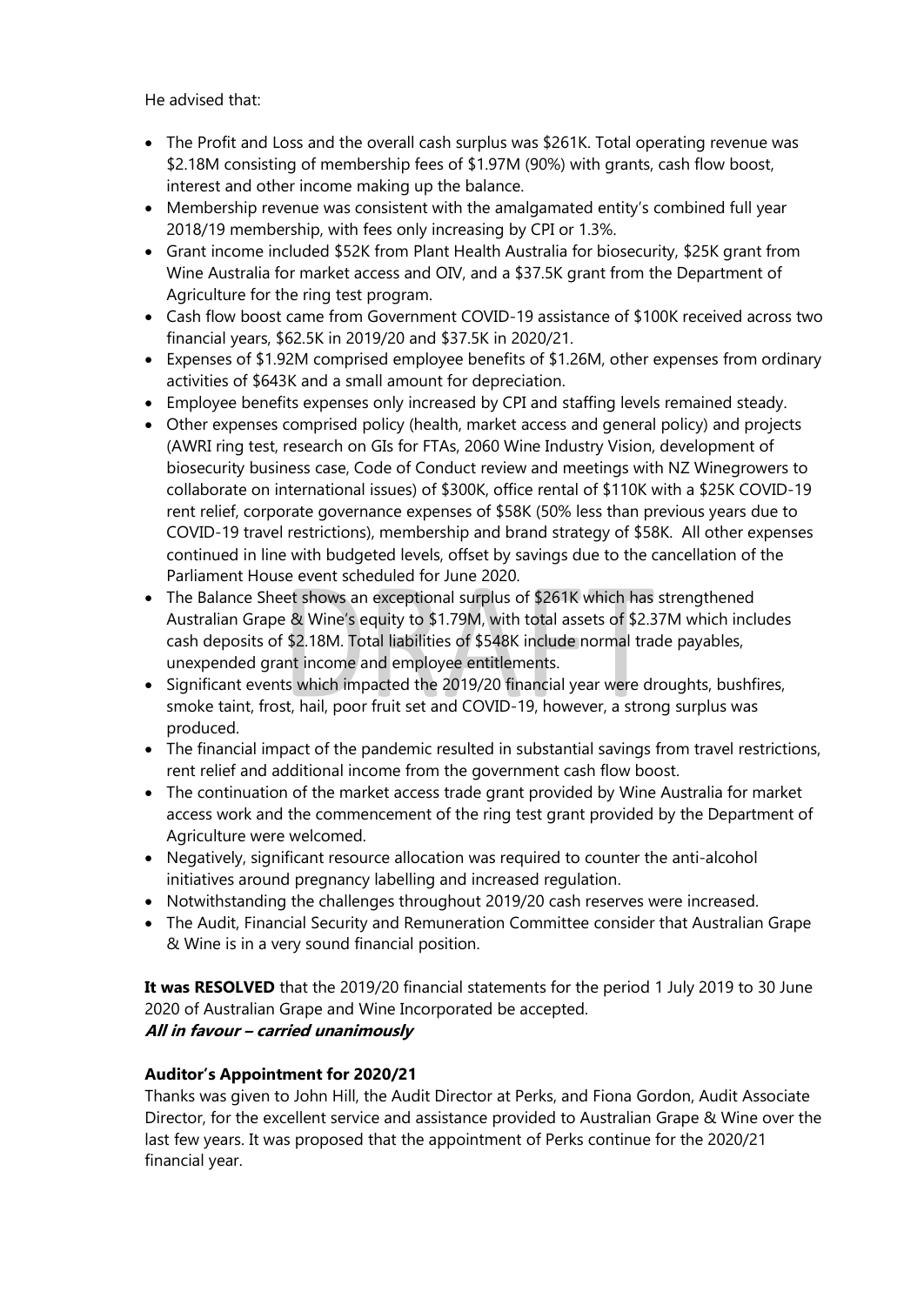**It was RESOLVED** that members of Australian Grape and Wine Incorporated appoint Perks as the Auditor of the organisation and related entities for the financial year ending 30 June 2021. **All in favour – carried unanimously**

The Chairman of Australian Grape & Wine thanked Alister Purbrick for his summary of the organisation's strong financial position for 2019/20 and his leadership of the Audit Committee.

## **5. APPOINTMENT OF THE CHAIRMAN AND DIRECTORS FOR 2020/21**

The Chairman of the Audit and Financial Security Committee asked Sandy Clark if he was willing to continue as Chairman of Australian Grape & Wine for a further term of twelve months. Sandy Clark accepted the continuing appointment for the next twelve month period.

The Chairman invited the Chairs of each Committee to introduce their respective new Committee members.

### **Small Winemakers' Membership Committee:**

James March, Chair of the Small Winemakers' Membership Committee thanked Belinda Chambers for her contribution to the Committee and Leeanne Puglisi-Gangemi for her contribution as a Board member throughout 2019/20, noting that Leeanne would remain on the Committee for 2020/21. He advised that the 2020/21 Committee appointments to the Board were as follows:

Ed Swift **Printhie Wines** Rollo Crittenden Crittenden Estate

James March (Chair) Heathvale Wines Pty Ltd Mary Hamilton **Hugh Hamilton Wines** Sarah Collingwood Four Wines Vineyard (Permanent Alternate)

### **Medium Winemakers' Membership Committee:**

Alister Purbrick, Chair of the Medium Winemakers' Membership Committee advised that Sean Cole would be stepping aside from Medium Winemakers' Membership Committee owing to membership criteria issues. He advised that the 2020/21 Committee appointments to the Board were as follows:

| Alister Purbrick (Chair) | Tahbilk Pty Ltd               |
|--------------------------|-------------------------------|
| Jeff McWilliam           | McWilliam's Wine Group Ltd    |
| Victoria Angove          | Angove Family Winemakers      |
| Simone Tierney           | Zilzie Wines                  |
| Robert Hill Smith        | Yalumba (Permanent Alternate) |

#### **Large Winemakers' Membership Committee:**

Helen Strachan, Chair of the Large Winemakers' Membership Committee advised that the 2020/21 Committee appointments to the Board were as follows:

| Helen Strachan (Chair) | Pernod Ricard Winemakers Pty Ltd (Alternate - Byron<br>Hodkinson) |
|------------------------|-------------------------------------------------------------------|
| Rob Cairns             | <b>Treasury Wine Estates</b>                                      |
| Luke Edwards           | Casella Family Brands (Alternate - Libby Nutt)                    |
| Anjanette Murfet       | Accolade Wines (Alternate - Shae Courtney)                        |